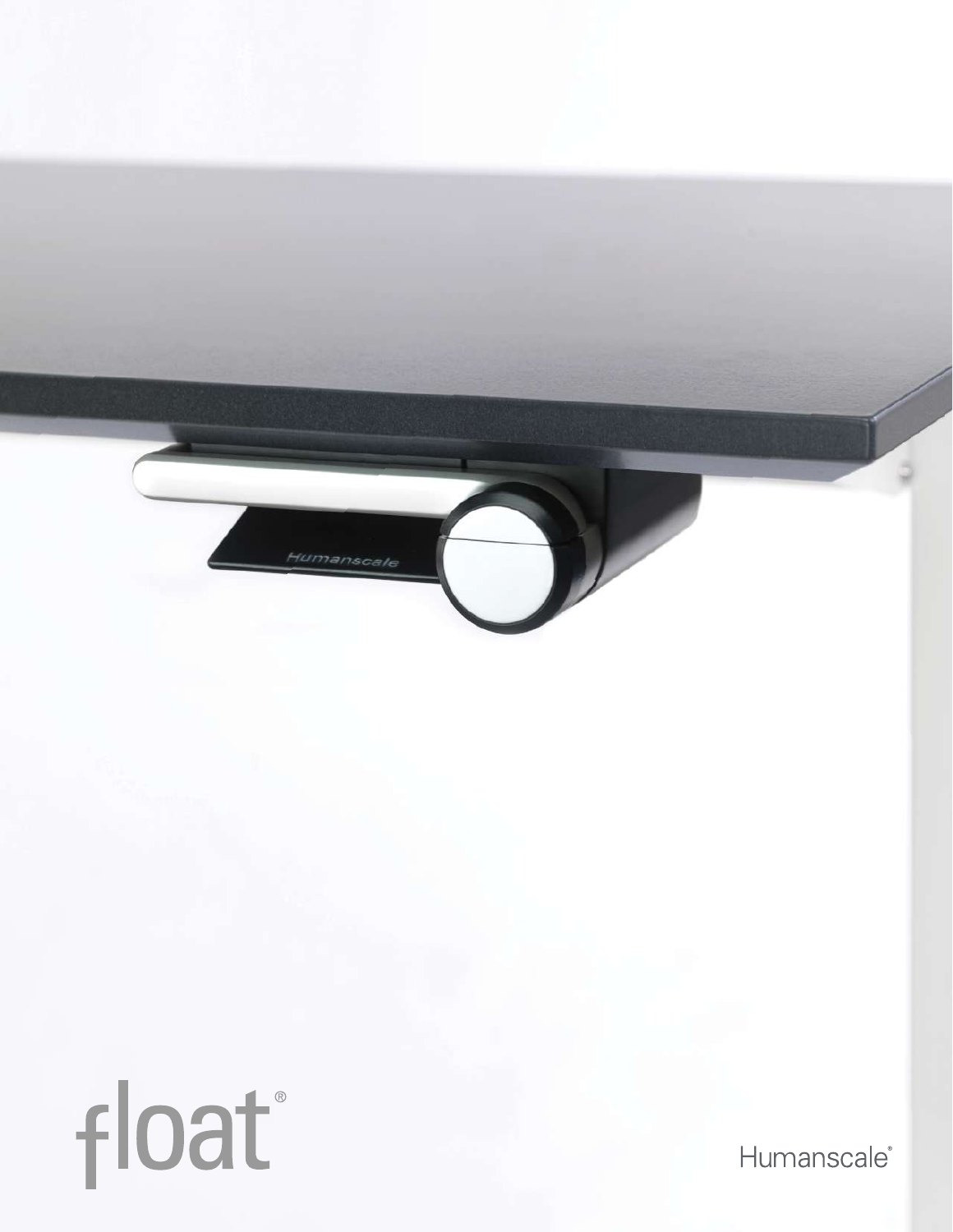# Introducing Float

 $b$   $b$   $b$   $b$ 

# **TheWorld's Most Revolutionary Height-Adjustable Table**

Thanks to its innovative and proprietary design, the Float height-adjustable table solves the problems and limitations of current-generation sit/stand tables, gracefully adapting to a vast range of heights and weights with exceptional ease of use and safety features. Its ingenious counterbalance mechanism provides constant counter-weighting force that allows the table to move fluidly between sitting height and standing height, while accommodating the ergonomic needs of 99% of users.

 $\widehat{\mathbf{M}}$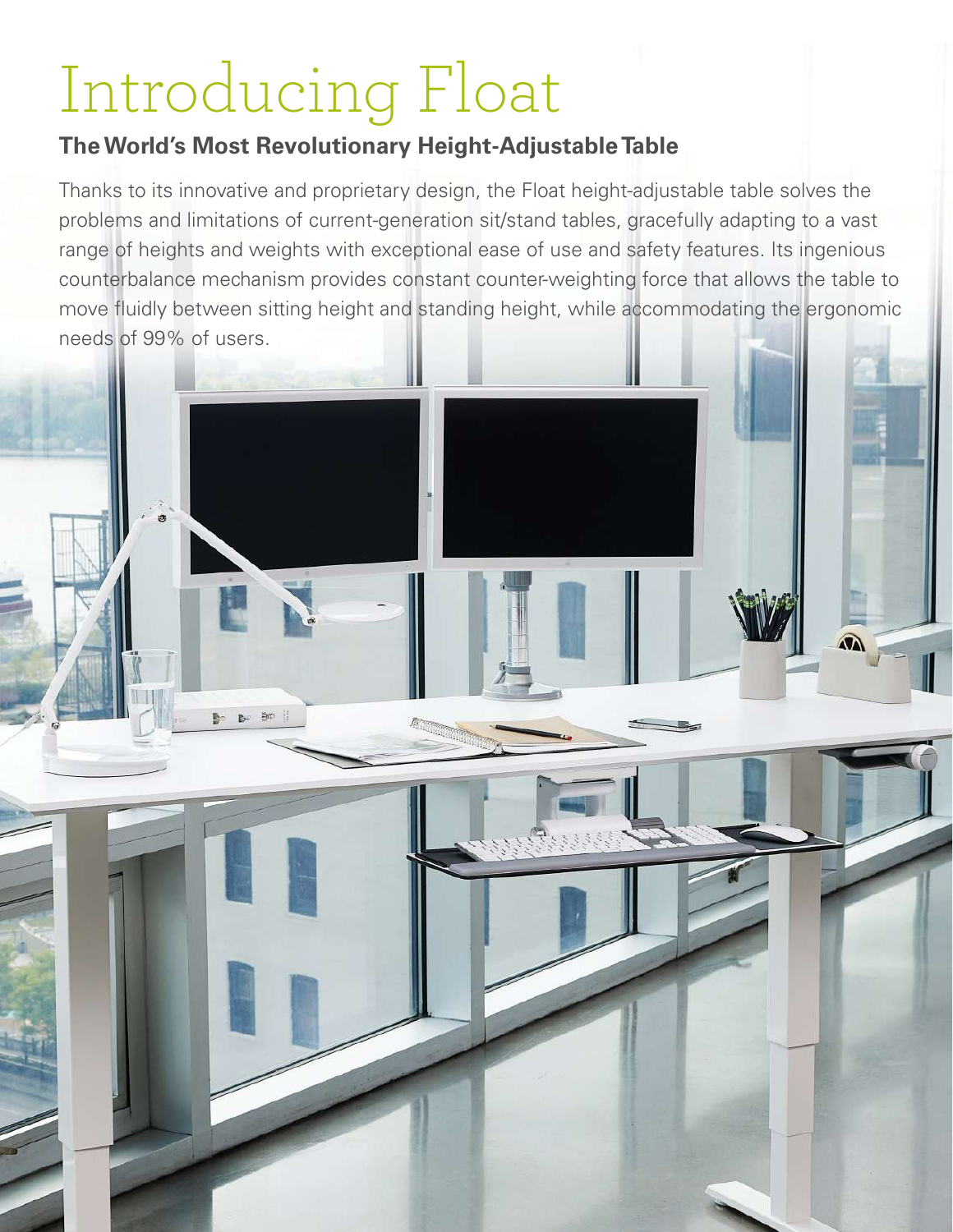

**The Dangers of SedentaryWork**

between sitting and standing postures.

While most office workers sit for the majority of their workdays, research shows that all-day sitting is a serious health risk. But standing all day at work isn't healthy either, causing discomfort and swelling in the legs and feet. Therefore, the most effective way to maintain health and comfort in the workplace is to alternate periodically

### **Features**

- Unmatched performance and ease of use encourage deskbound workers to regularly alternate between sitting and standing postures for long-term health
- **o** Simple, single-handed weight adjustment instantly accommodates changes in tabletop weight
- **O** Innovative safety features allows up or down adjustment only when the desktop and contents are properly counterbalanced
- With a clean, sophisticated aesthetic, Float complements any work environment while offering plenty of room under the work surface for legs, knees, and feet
- **O** Built for a long, serviceable life and limited carbon footprint, the Float height-adjustable table is made using minimal parts and manufacturing processes and is comprised predominantly of recyclable steel

#### **Environmental Story**

Humanscale supports a materials economy that is healthy and safe for people and the environment. That's why unlike most heightadjustable tables, Float uses premium grade powder coat wood tops that are made without formaldehyde. Certified as one of the world's first Living Products by the International Living Future Institute, when you purchase a Living Product-certified configuration of the Float table, you are making a positive contribution to the environment. Learn more at Humanscale.com/LivingProductChallenge.